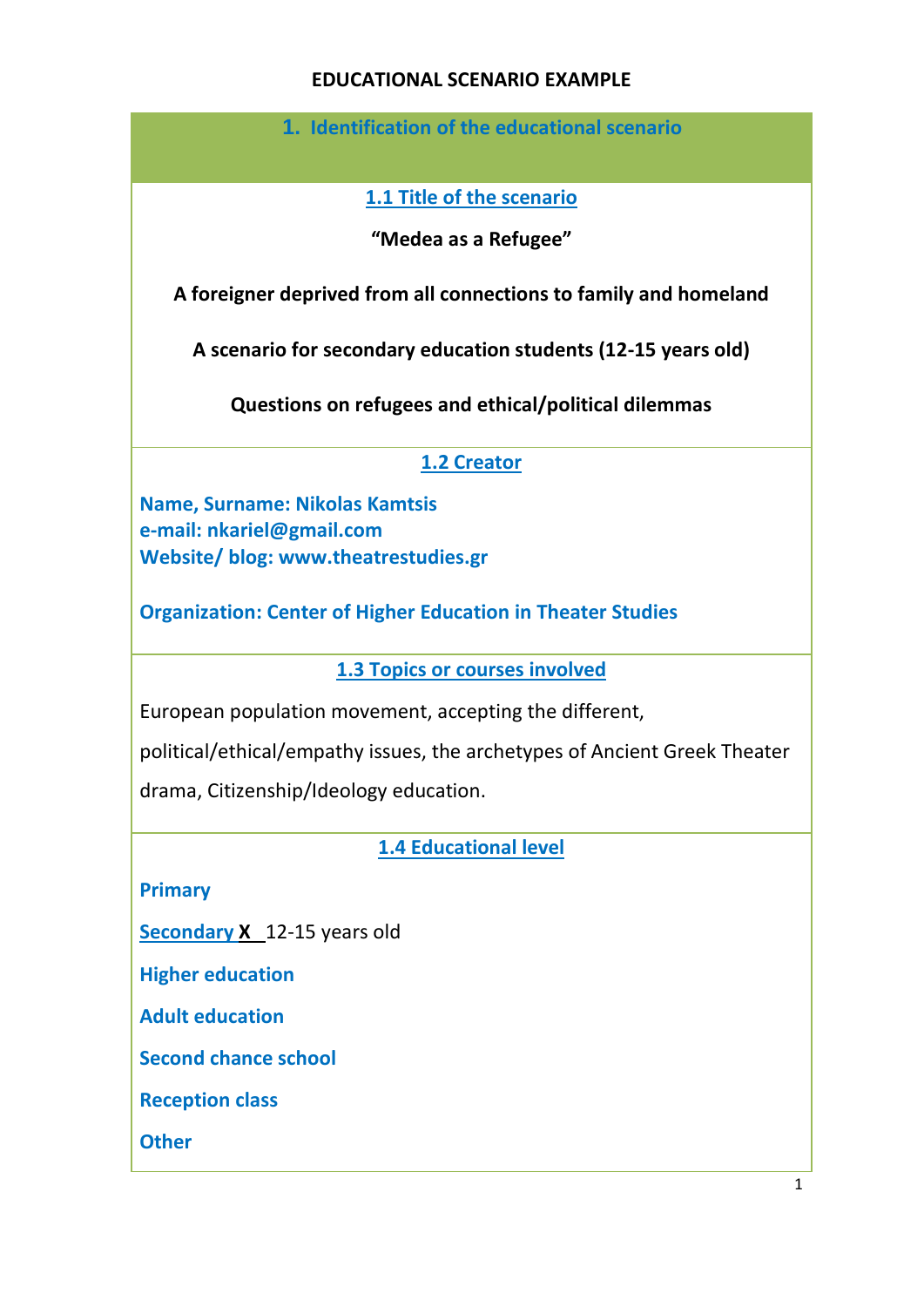## **1.5 Learning outcomes of the scenario**

At the end of the scenario, students are expected to have acquired the skills that will enable them to:

- Identify the meaning of a Refugee an Immigrant or a person seeking a political asylum.

Clarify key concepts such as:

Policies and Politicians, all people are equal to a States laws whether native or foreigners.

State and ethical laws, the rights of citizens and aliens, the responsibilities of countries receiving foreign citizens (immigrants, refugees etc) and of a leader of a European State and other

- Explore today's Ethical dilemmas and what exactly does Empathy mean

- Exercise and develop their skills: Language and communication skills, co-operation, empathy, critical thinking etc.

- Generate and answer the relevant questions on law and ethical responsibility

- Apply active listening and communication rules and be able to listen to different points of view

- Recognize and promote critical thinking

## **1.6 Time-duration**

Class time: 6 hours

Outdoor preparation: 2 hours

How many hours to be used in total: 8 hours

**2. Development of the educational scenario**

## **2.1 General description**

#### **1. Warm up**

1a. Encourage students to discuss the situation when a person (adult or child is a refugee/immigrant/political fugitive.

**Statement by the Educator :** 

**Europe in the last 10 years, has accepted an extended**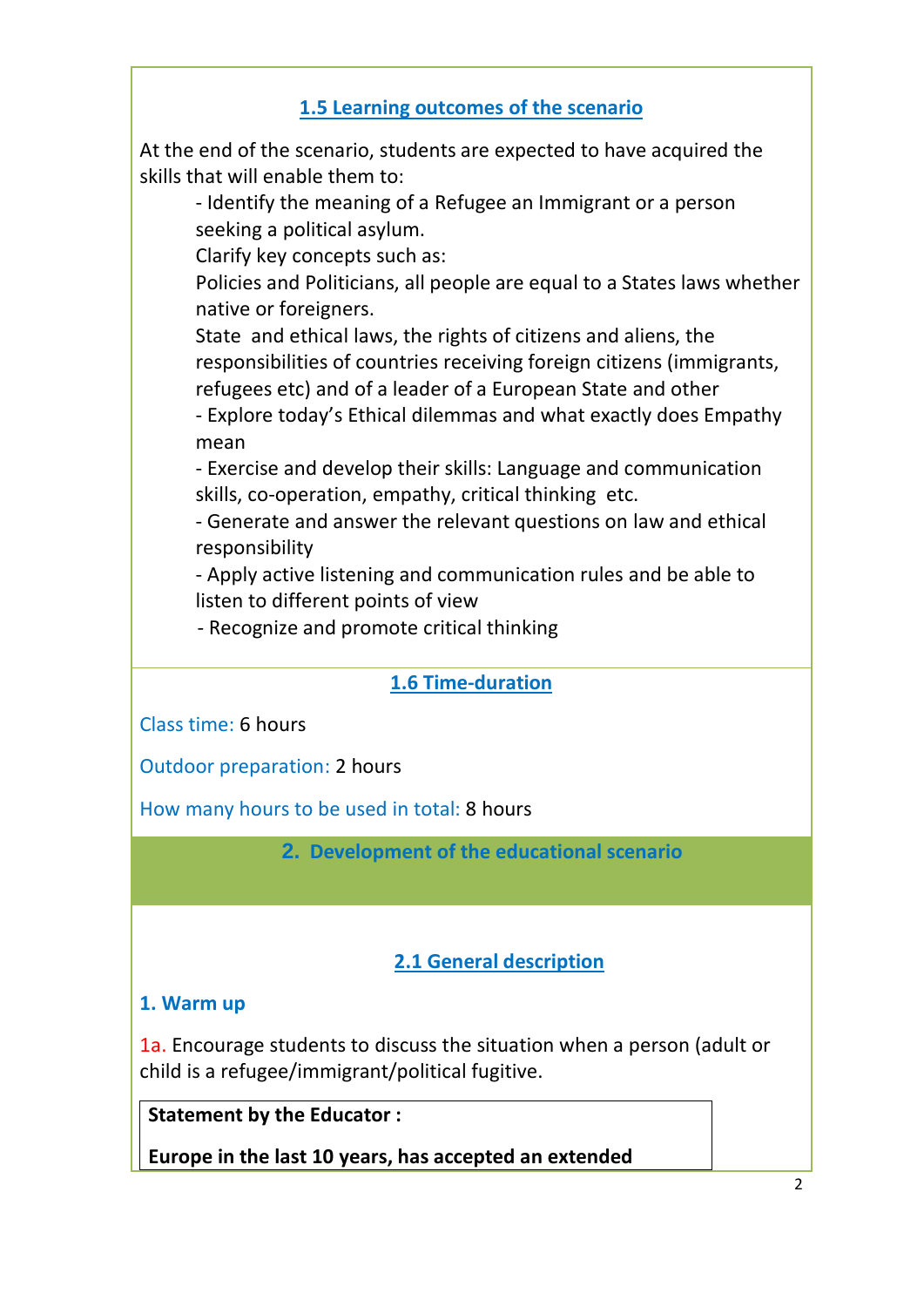**number of Refugees population, mostly from third world countries that are suffering war. Europe is facing an ideological/ethical and existential dilemma: how will these people be integrated and adapt their lives to their new homelands. How will we, citizens of Europe accept and accommodate them.**

## **Questions can include:**

Have you heard about the contemporary situation about people fleeing their countries…?

Do you have any idea why this is happening?

Tell us a story about these people you recently heard about (from the news, your parents/teachers/friends, other…)

Is it happening only in your country or all over Europe ?

Do you believe we as citizens and our governments as States and lawful countries have a moral/ethical/political responsibility for these people?

Can you imagine in any way what they have left behind to arrive here? What did they risk? How and why?

Empathy. What do feel about the situation of these people?

Share with them the definitions of the words "Policy" and "Law" from the Dictionary **(Worksheet 1)** and let them comment

## **2.Discussion**

2a. We share with the students the story of the ancient Greek tragedy "Medea" by Euripides **(Worksheet 2)** and tell them that we are going to explore its hidden meanings and connect it to nowadays situations.

2b. **Brainstorming activity:** How do you react to the story of Medea that was just shared? What are your first thoughts? (Facilitator/ teacher writes on the board and one student notes down the different thoughts expressed). Which are the ethical dilemmas and binary oppositions that need a discussion and exploration by us all?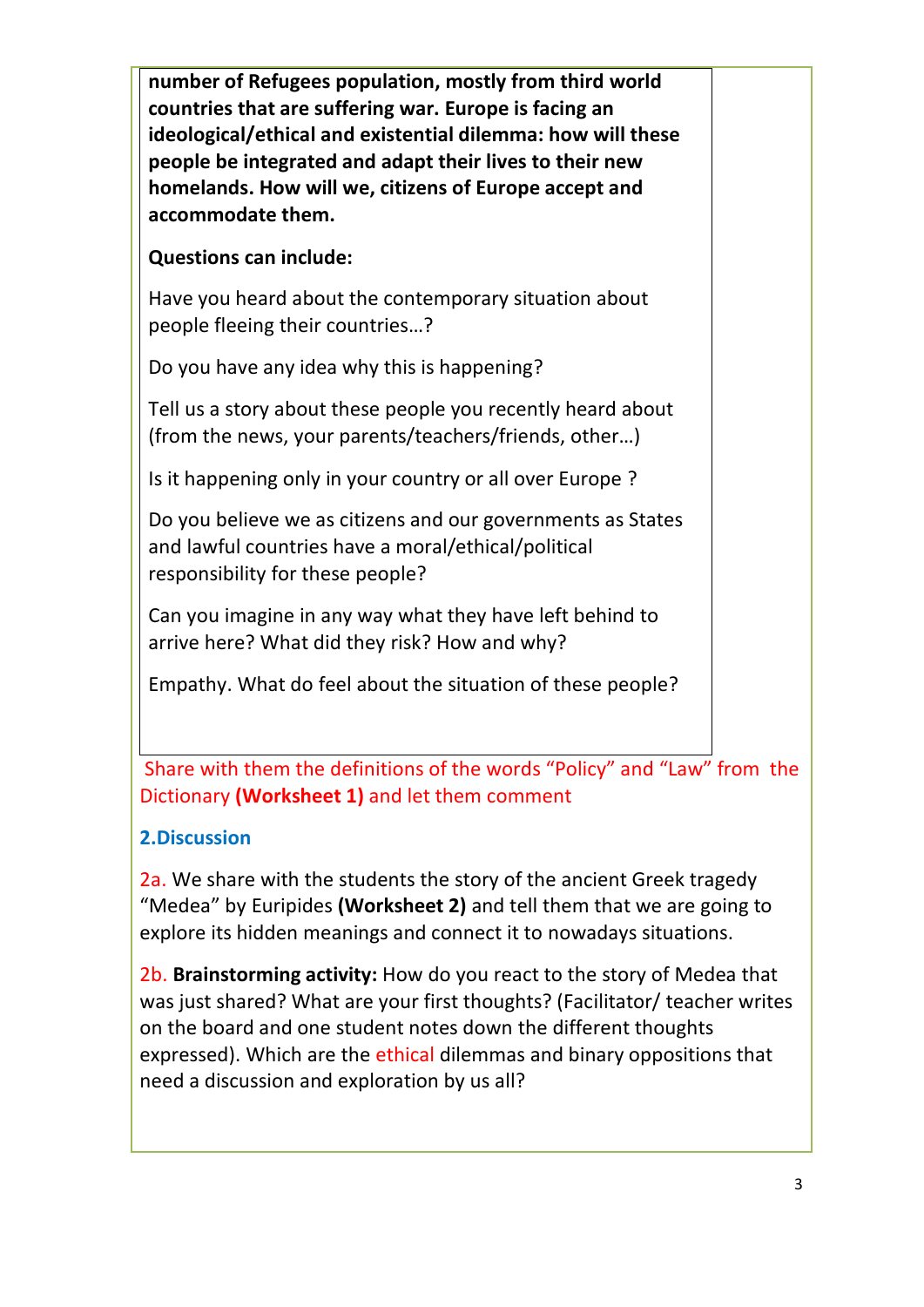#### **3.BINARY OPPOSITIONS to be explored**

**Binary opposition 1: Should all Laws of a State/Country apply in the same manner for natives and foreigners? What happens if they oppose to ethical / humanitarian laws? Disobedience to that state laws should be criticized negatively? Under what (pre)conditions can we break the law? Find examples and arguments of both sides.** 

#### 3a.Discussion

-Students are asked to think in small groups

-Students report to the plenary

-Short discussion, locating examples

3b. Using Theatre techniques

Involving the whole class make a first reading of the piece of Medea.

## 3c. Debriefing

During the workshop activities participants are likely to feel strong emotions. It is important to have frequent debrief sessions and make sure that participants' feelings are not repressed. However, this is easier said than done (**Worksheet 4**). It is important to start the debriefing by allowing people to describe what they feel or think. Then slowly move into probing questions and gently help them inquire into the source of such feelings and thoughts. Students do a debriefing session so that they disconnect from their roles and express their feelings and thoughts. The floor is given to the "actors" first, and then to anyone who wants to comment. It is not necessary to debrief activities during the workshop as a big group. Once you do an activity with the group, it is sometimes useful to break the group into smaller subgroups and allow people to talk about what they felt and thought. This will depend on time available for the day and your judgement of group dynamics. You can also ask the sub-groups to come back and do a quick 2 minute share of their dialogue.

## 3d.Dialectical Discussion to explore

-- The facilitator guides a discussion based on questions that develop critical thinking skills (Questions for Critical Thinking based on the Dialectical Method, **Worksheet 5**)

#### 3e. Personalization

-- The educator can point out certain meanings that connect characters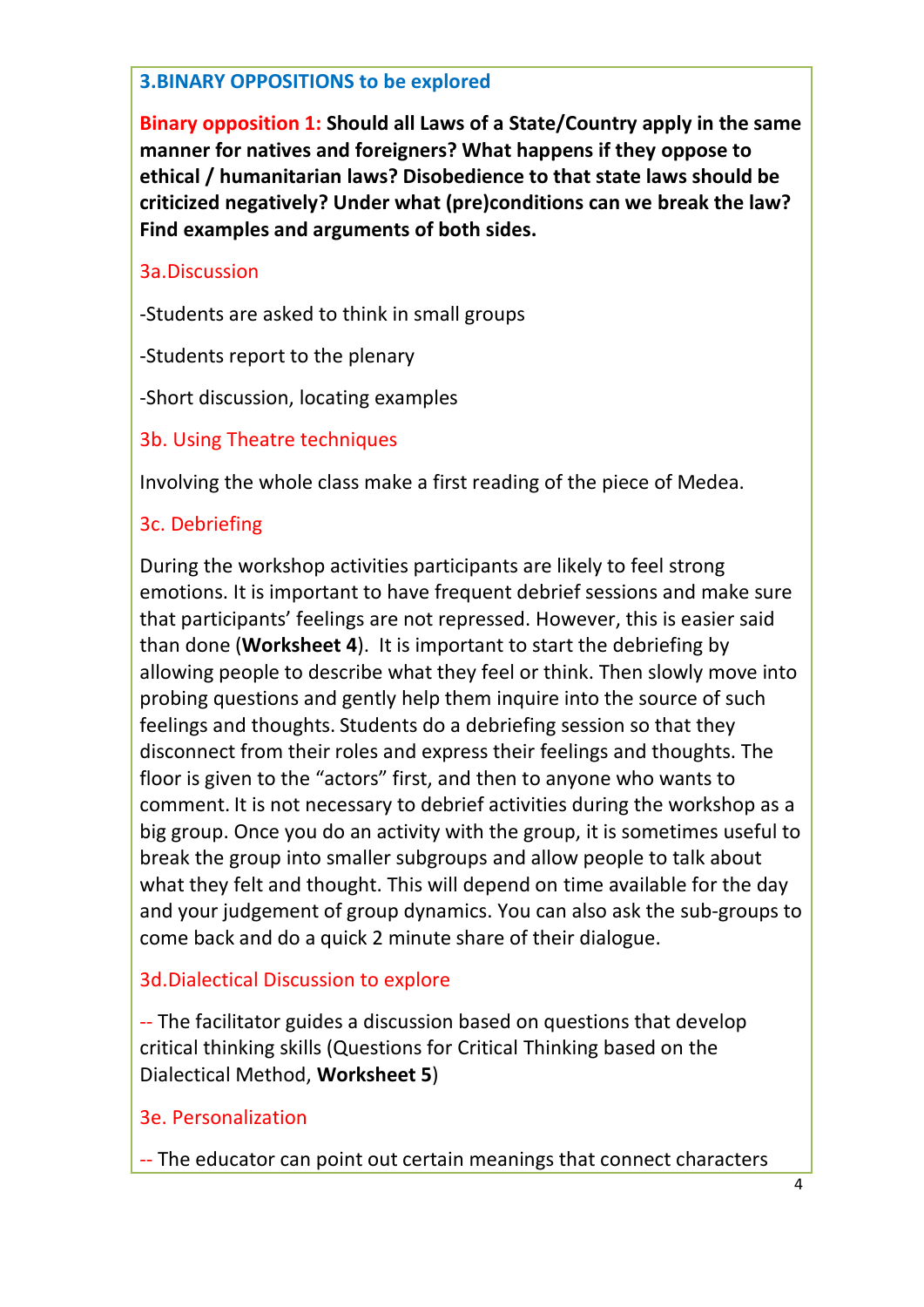from the theater play to our contemporary times, our situation today so the students can relate more and find a more personal to them story to discuss:

1.Jason: represents the reason why someone leaves their country, as he takes Medea away from her country, father and kills her brother too. He disconnects her from her homeland. The State, the political situation etc.

2.The Gods in this piece and in all tragedies: represent the Rules, the Laws, the principals of a country or the civilization of people.

#### **Binary opposition 2:**

**Can a person fleeing their country (for any reason) find safety in another? What will protect a person's rights as he will be an Alien, a suppliant, a foreigner once he arrives somewhere else?**

#### 3a.Discussion

-Students are asked to think answers in small groups, divided as on behalf of the main characters in Medea ( Medea, Jason, the Gods and Aegeus)

- Students can write down their thoughts as a group and then discuss opinions between groups.

-Short discussion, exploring the reasoning of the answers. What is the position of each character.

## 3b. Using Theatre techniques

Each group decides to have a representative/s to play the according role in Medea theater piece and the rest can be the supporters of the characters opinion.

The Educator can help by pointing out the following:

The character of Aegeus conciders Religion as his Civilisation and therefore will protect the Refuggee Medea who is abandoned away from her omeland.

Medea demands guaranties for her protection. At this point we can connect these guarantees with the Laws of a contemporary Civilised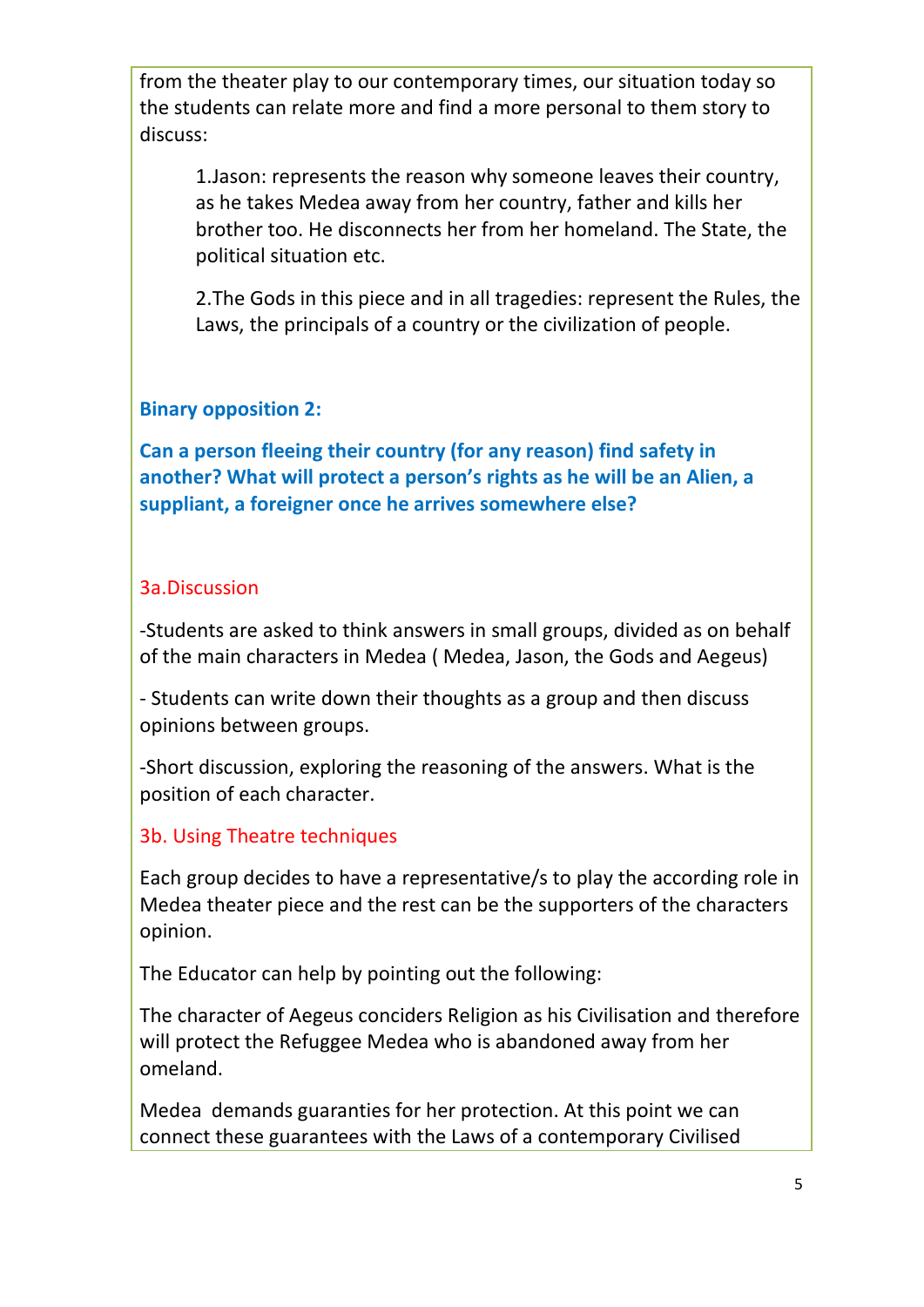country that are the means for protecting all the people and especially the vulnerable ones.

When Medea praises the earth of her new land she is referring to The Tradition. The civilization and the Laws of this country. Both written and Ethical.

# 3c. Debriefing

During the workshop activities participants are likely to feel strong emotions. It is important to have frequent debrief sessions and make sure that participants' feelings are not repressed. However, this is easier said than done. It is important to start the debriefing by allowing people to describe what they feel or think. Then slowly move into probing questions and gently help them inquire into the source of such feelings and thoughts. Students do a debriefing session so that they disconnect from their roles and express their feelings and thoughts. The floor is given to the "actors" first, and then to anyone who wants to comment. It is not necessary to debrief activities during the workshop as a big group. Once you do an activity with the group, it is sometimes useful to break the group into smaller subgroups and allow people to talk about what they felt and thought. This will depend on time available for the day and your judgement of group dynamics. You can also ask the sub-groups to come back and do a quick 2 minute share of their dialogue.

## 3d.Dialectical Discussion to explore

-- The facilitator guides a discussion based on those questions that develop critical thinking skills (Questions for Critical Thinking based on the Dialectical Method, **Worksheet 5**)

## 3e. Personalization

-- The facilitator calls to make the whole topic and discussion personal, so that students may be more involved and mobilized. Students think and answer the **Worksheet 6**, Questions for Personalization.

…………………………………………………………………………………………………………………

**Binary opposition 3: Can all people from different cultures and backgrounds, live together, even when they have brought up in totally different environments? Can an organized State by enforcing the same Laws for all citizens provide a safe and prosperous (in the future) new Life and homeland for all foreigners that see a new life. Weather they are Immigrants, Refugees or seeking for political asylum?**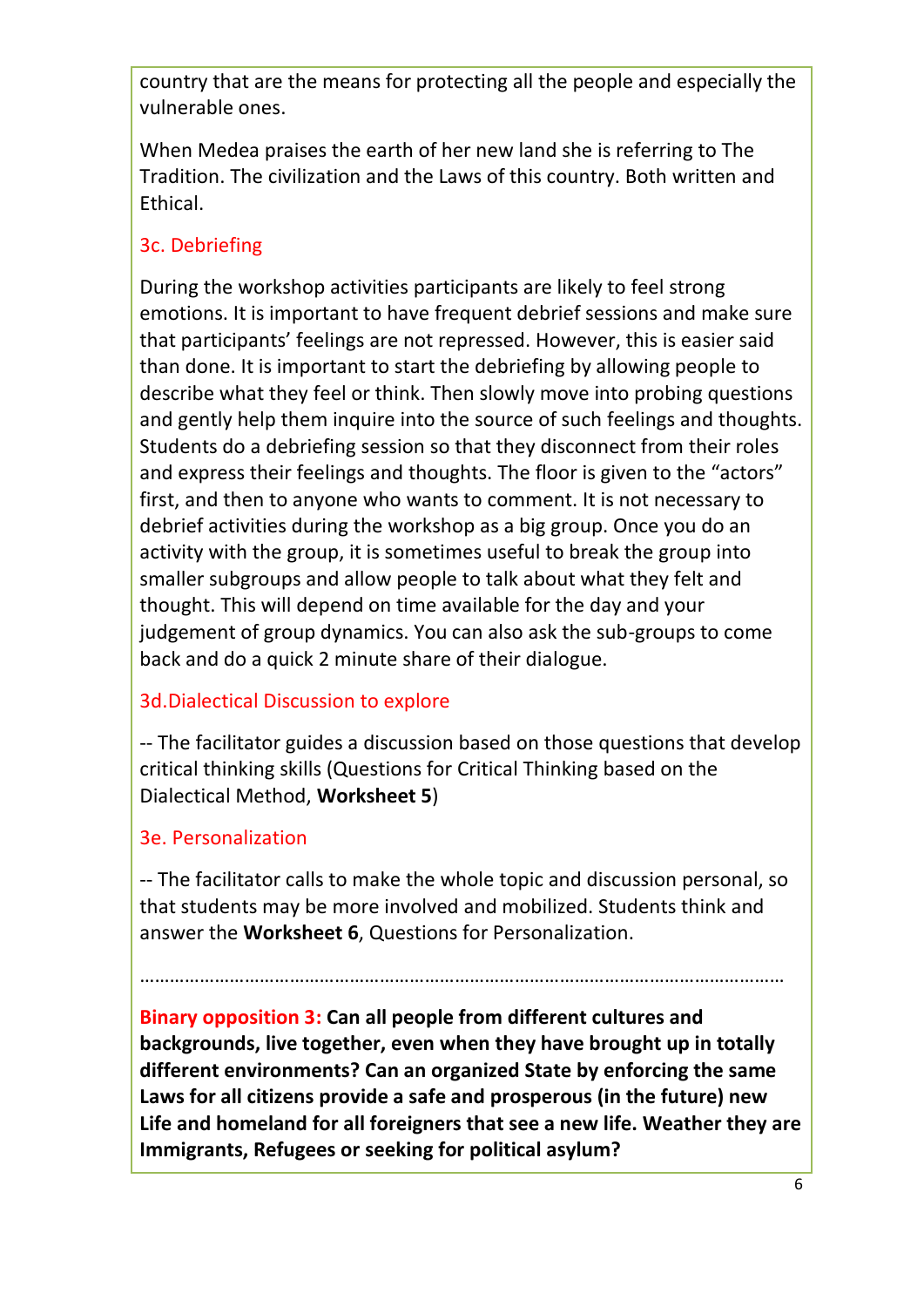#### 3a.Discussion

-Students are asked to think in small groups with opposite views

-Students report their thoughts of the groups

-Short discussion all together

3b. Using Theatre techniques :

Students can decide to work with specific characters in order to express by improvisation their opinion. They can work in small groups one for each character.

#### 3d.Dialectical Discussion to explore

The facilitator guides a discussion based on questions that develop critical thinking skills (Questions for Critical Thinking based on the Dialectical Method, Worksheet 5)

#### 3e. Personalization

The facilitator calls to make the whole topic and discussion personal, so that students may be more involved and mobilized. Students think and answer the Worksheet 5, Questions for Personalization.

## **2.2 Worksheets & Resources**

- Definitions of the words "Law", "Policy" and from the Merriam-Webster Dictionary, Worksheet 1
- A summary of Medea Worksheet 2
- The story of the ancient Greek tragedy "Medea" by Euripides, Worksheet 3
- •
- Questions for Critical Thinking based on the Dialectical Method, Worksheet 4
- Questions for Personalization, Worksheet 5

• **i**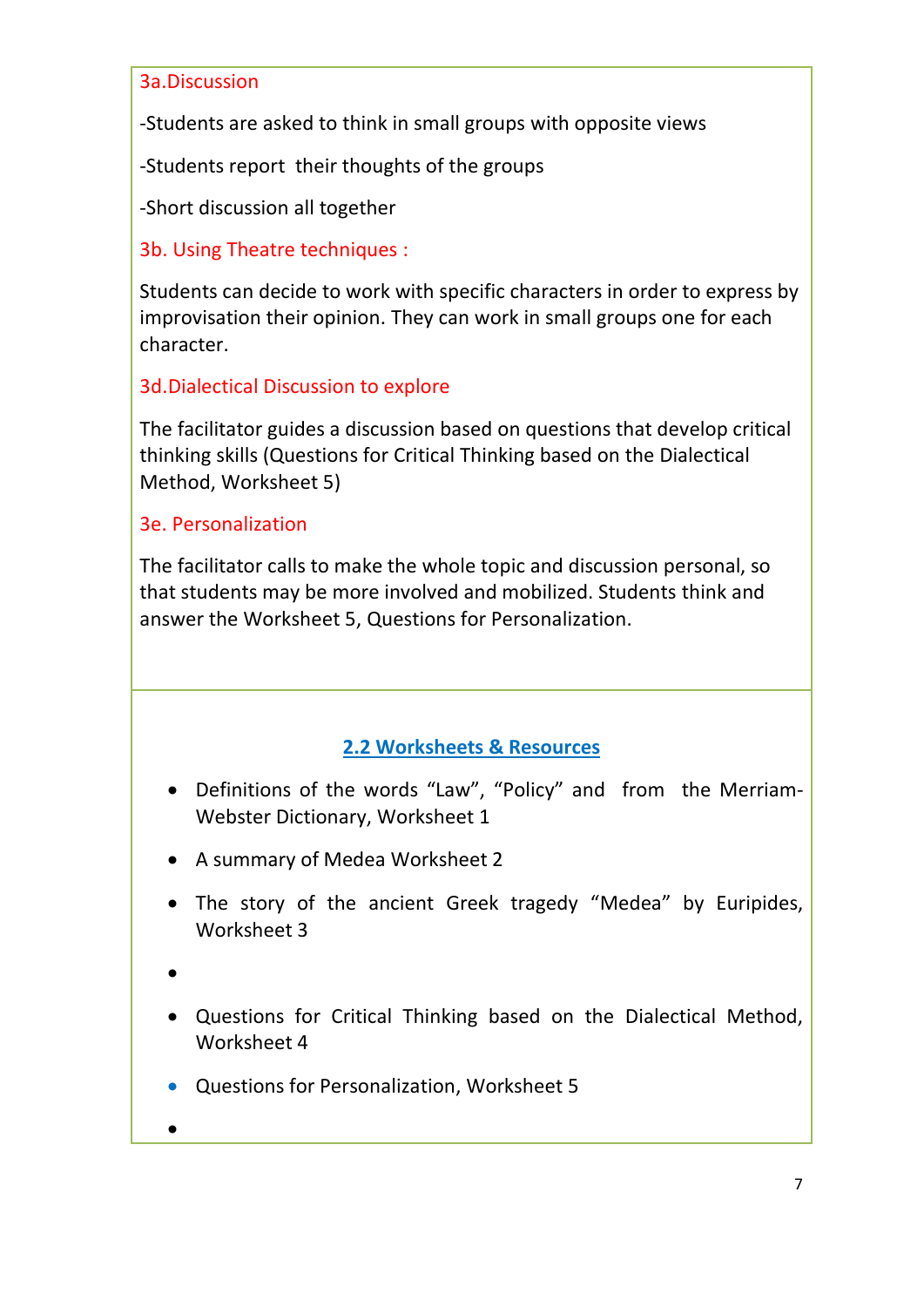Film: Medea 1969, by Pier Paolo Pazolini

 $\bullet$  Fig. . The contract of the contract of the contract of the contract of the contract of the contract of the contract of the contract of the contract of the contract of the contract of the contract of the contract of t

Film for TV: Medea 1988, by Lars Von Trier

 $\bullet$  is a set of the contract of the contract of the contract of the contract of the contract of the contract of the contract of the contract of the contract of the contract of the contract of the contract of the contract How to Conduct a Debate, Worksheet 6

# **2.3 Infrastructure & Materials needed**

- enough space to act as in a school yard - text of Medea, by Euripides

- Medea (1969) film (or images) by Pasolini and also an online excerpt can be helpful

- Medea (1988) TV Film by Lars Von Trier or just an excerpt - some accessories to wear for the needs of each role

#### **2.5 Challenges**

- Many students do not want to share their own problem in front of an audience. In case this happens, be prepared to choose and propose your own example.
- If you have a multinational and multilingual class, you may not find enough students who can understand the play in the target language and can participate.
- The films are not easily found for free on the internet but scenes or excerpts or even photos, there are plenty

## **2.6. Further reading**

# **Rebel and Martyr: The Medea of Lars von Trier**,

in: Ancient Greek Women in Film, ed. Konstantinos P. Nikoloutsos, Oxford 2013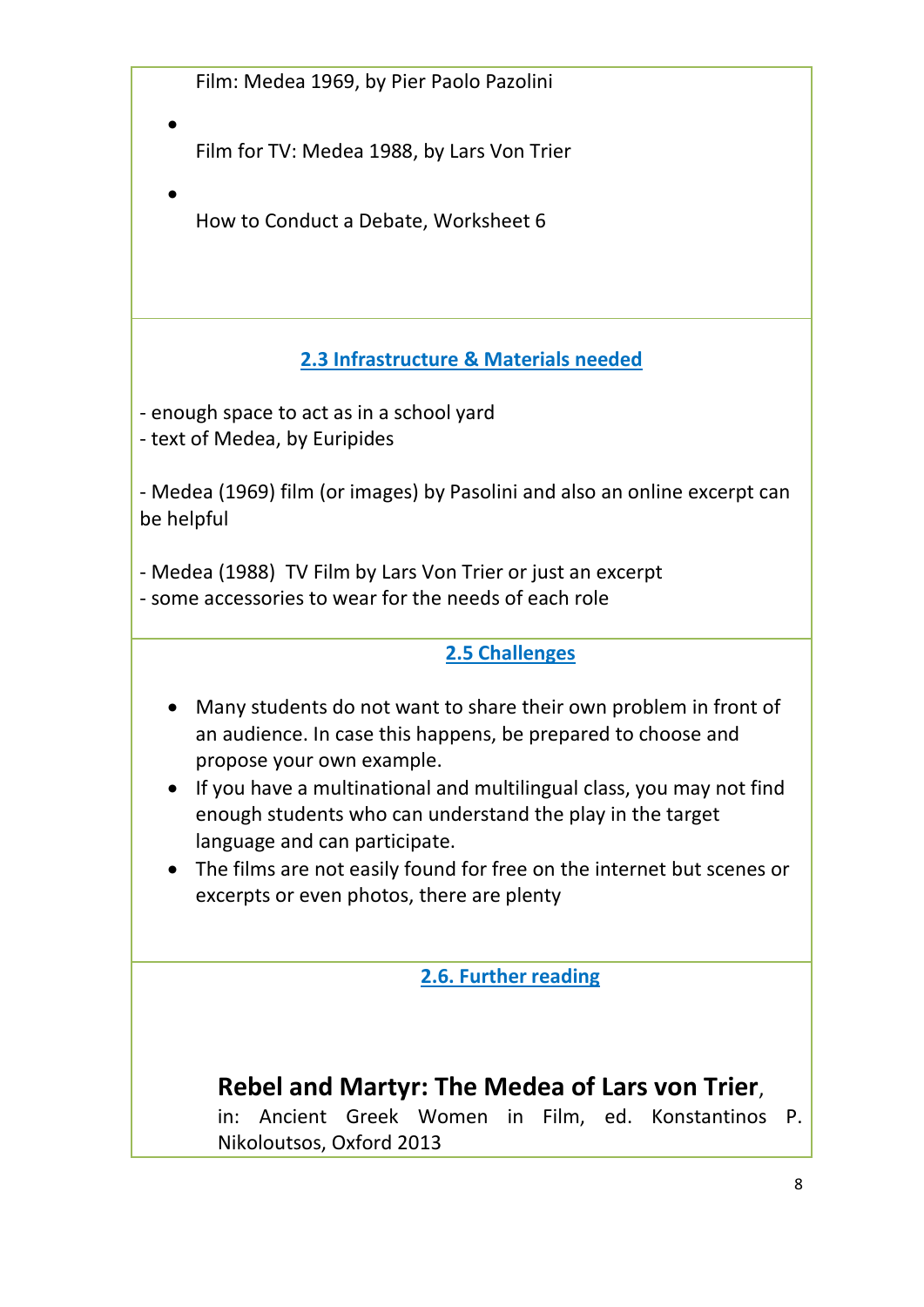**[https://www.academia.edu/11231849/Rebel\\_and\\_Martyr\\_The\\_](https://www.academia.edu/11231849/Rebel_and_Martyr_The_Medea_of_Lars_von_Trier_in_Ancient_Greek_Women_in_Film_ed._Konstantinos_P._Nikoloutsos_Oxford_Oxford_University_Press_2013_117_136) [Medea\\_of\\_Lars\\_von\\_Trier\\_in\\_Ancient\\_Greek\\_Women\\_in\\_Film\\_](https://www.academia.edu/11231849/Rebel_and_Martyr_The_Medea_of_Lars_von_Trier_in_Ancient_Greek_Women_in_Film_ed._Konstantinos_P._Nikoloutsos_Oxford_Oxford_University_Press_2013_117_136) [ed.\\_Konstantinos\\_P.\\_Nikoloutsos\\_Oxford\\_Oxford\\_University\\_Pr](https://www.academia.edu/11231849/Rebel_and_Martyr_The_Medea_of_Lars_von_Trier_in_Ancient_Greek_Women_in_Film_ed._Konstantinos_P._Nikoloutsos_Oxford_Oxford_University_Press_2013_117_136) [ess\\_2013\\_117\\_136](https://www.academia.edu/11231849/Rebel_and_Martyr_The_Medea_of_Lars_von_Trier_in_Ancient_Greek_Women_in_Film_ed._Konstantinos_P._Nikoloutsos_Oxford_Oxford_University_Press_2013_117_136)**

- **3. Evaluation of the educational scenario**
- Evaluation may take place after the end of the scenario, through questionnaires and a group interview in order to explore the impact of the students and the problems they encountered during the process
- Lessons learned conclusions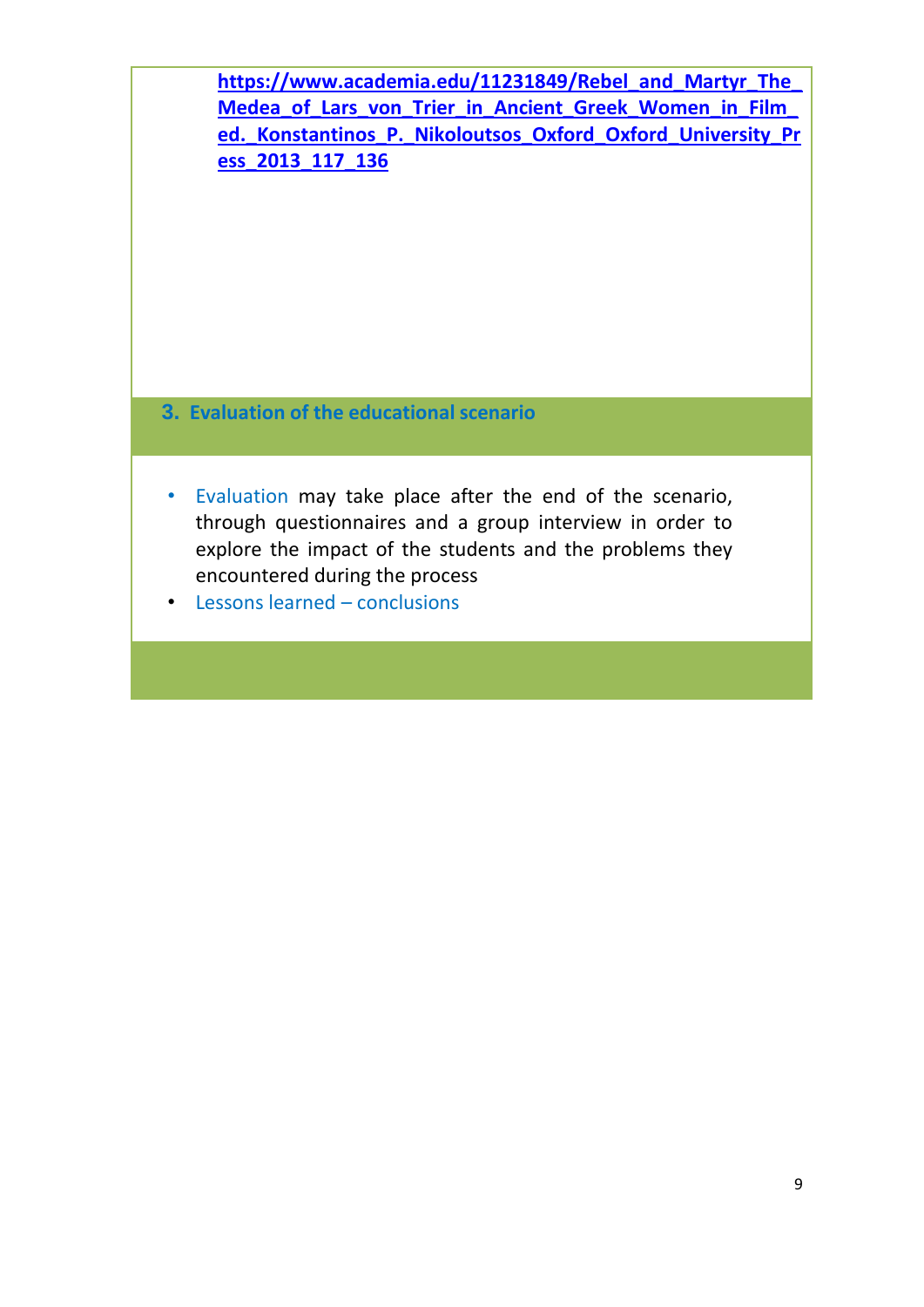#### **Worksheet 1**

**Definitions of the word "Law" and "Policy"** <https://www.merriam-webster.com/dictionary/law>

#### **Definition of** *law*

**1a(1): a binding custom or practice of a community :** a rule of conduct or action prescribed (see [PRESCRIBE](https://www.merriam-webster.com/dictionary/prescribe) SENSE 1A) or formally recognized as binding or enforced by a controlling authority

**(2):** the whole body of such customs, practices, or rulesThe courts exist to uphold, interpret, and apply the *law*.

**(3):** [COMMON](https://www.merriam-webster.com/dictionary/common%20law) LAW

**b(1):** the control brought about by the existence or enforcement of such

lawpreserved *law* and order in the town

**(2):** the action of laws considered as a means of redressing

wrongs*also* **:** [LITIGATIONd](https://www.merriam-webster.com/dictionary/litigation)eveloped the habit of going to *law* over the slightest

provocation— H. A. Overstreet

**(3):** the agency of or an agent of established lawWhen he saw that the fighting was escalating, he called in the *law*.

**c:** a rule or order that it is advisable or obligatory to observea *law* of self-preservation **d:** something compatible with or enforceable by established lawThe decrees were judged not to be *law* and were therefore rescinded.

**e:** [CONTROL,](https://www.merriam-webster.com/dictionary/control) [AUTHORITY](https://www.merriam-webster.com/dictionary/authority) The child submits to no *law*.

**2a** *often capitalized* **: the revelation of the will of God** set forth in the Old Testament **b** *capitalized* **:** the first part of the Jewish scriptures **:** [PENTATEUCH,](https://www.merriam-webster.com/dictionary/pentateuch) [TORAH](https://www.merriam-webster.com/dictionary/torah)— see [BIBLE](https://www.merriam-webster.com/dictionary/bible#table) [TABLE](https://www.merriam-webster.com/dictionary/bible#table)

**3:** a rule of construction or procedure the *laws* of poetry

**4:** the whole body of laws relating to one subjectcriminal *law*probate *law*

**5a:** the legal professionstudied for a career in *law*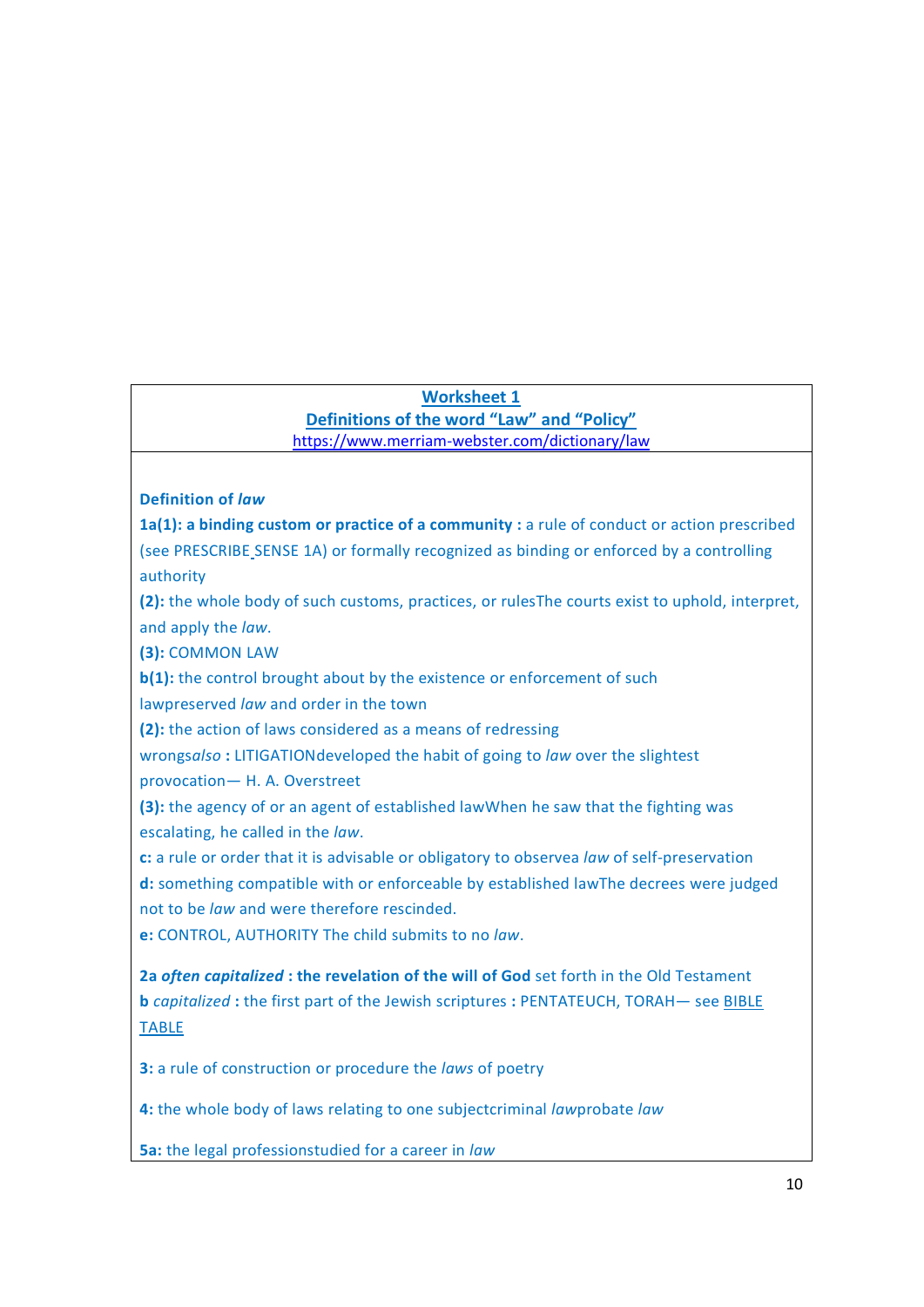**b:** law as a department of knowledge **:** [JURISPRUDENCE](https://www.merriam-webster.com/dictionary/jurisprudence) **c:** legal knowledgea man with much history but little *law*

**6a:** a statement of an order or relation of phenomena that so far as is known is invariable under the given conditionsa *law* of thermodynamicsBoyle's *law* **b:** a general relation proved or assumed to hold between mathematical or logical expressions

#### **at law**

**:** under or within the provisions of the lawenforceable *at law*

#### **Noun**

[LAW,](https://www.merriam-webster.com/dictionary/law) [RULE,](https://www.merriam-webster.com/dictionary/rule) [REGULATION,](https://www.merriam-webster.com/dictionary/regulation) [PRECEPT,](https://www.merriam-webster.com/dictionary/precept) [STATUTE,](https://www.merriam-webster.com/dictionary/statute) [ORDINANCE,](https://www.merriam-webster.com/dictionary/ordinance) [CANON](https://www.merriam-webster.com/dictionary/canon) mean a principle governing action or procedure. [LAW](https://www.merriam-webster.com/dictionary/law) implies imposition by a sovereign authority and the obligation of obedience on the part of all subject to that authority. obey the *law* [RULE](https://www.merriam-webster.com/dictionary/rule) applies to more restricted or specific situations. the *rules* of the game [REGULATION](https://www.merriam-webster.com/dictionary/regulation) implies prescription by authority in order to control an organization or system. *regulations* affecting nuclear power plants [PRECEPT](https://www.merriam-webster.com/dictionary/precept) commonly suggests something advisory and not obligatory communicated typically through teaching. the *precepts* of effective writing [STATUTE](https://www.merriam-webster.com/dictionary/statute) implies a law enacted by a legislative body. a *statute* requiring the use of seat belts [ORDINANCE](https://www.merriam-webster.com/dictionary/ordinance) applies to an order governing some detail of procedure or conduct enforced by a limited authority such as a municipality. a city *ordinance* [CANON](https://www.merriam-webster.com/dictionary/canon) suggests in nonreligious use a principle or rule of behavior or procedure commonly accepted as a valid guide. the *canons* of good taste **synonyms** see in addition [hypothesis](https://www.merriam-webster.com/dictionary/hypothesis)

#### **English Language Learners Definition of** *law* **: the whole system or set of rules made by the government of a town, state, country, etc.**

**:** a particular kind of law

**:** a rule made by the government of a town, state, country, etc.

#### **Definitions of the word "Policy" from the Merriam-Webster Dictionary**

**policy [noun](https://www.merriam-webster.com/dictionary/noun) (1), often attributive**

*plural* **policies**

*Definition of* **policy 1a: prudence or wisdom in the management of affairs**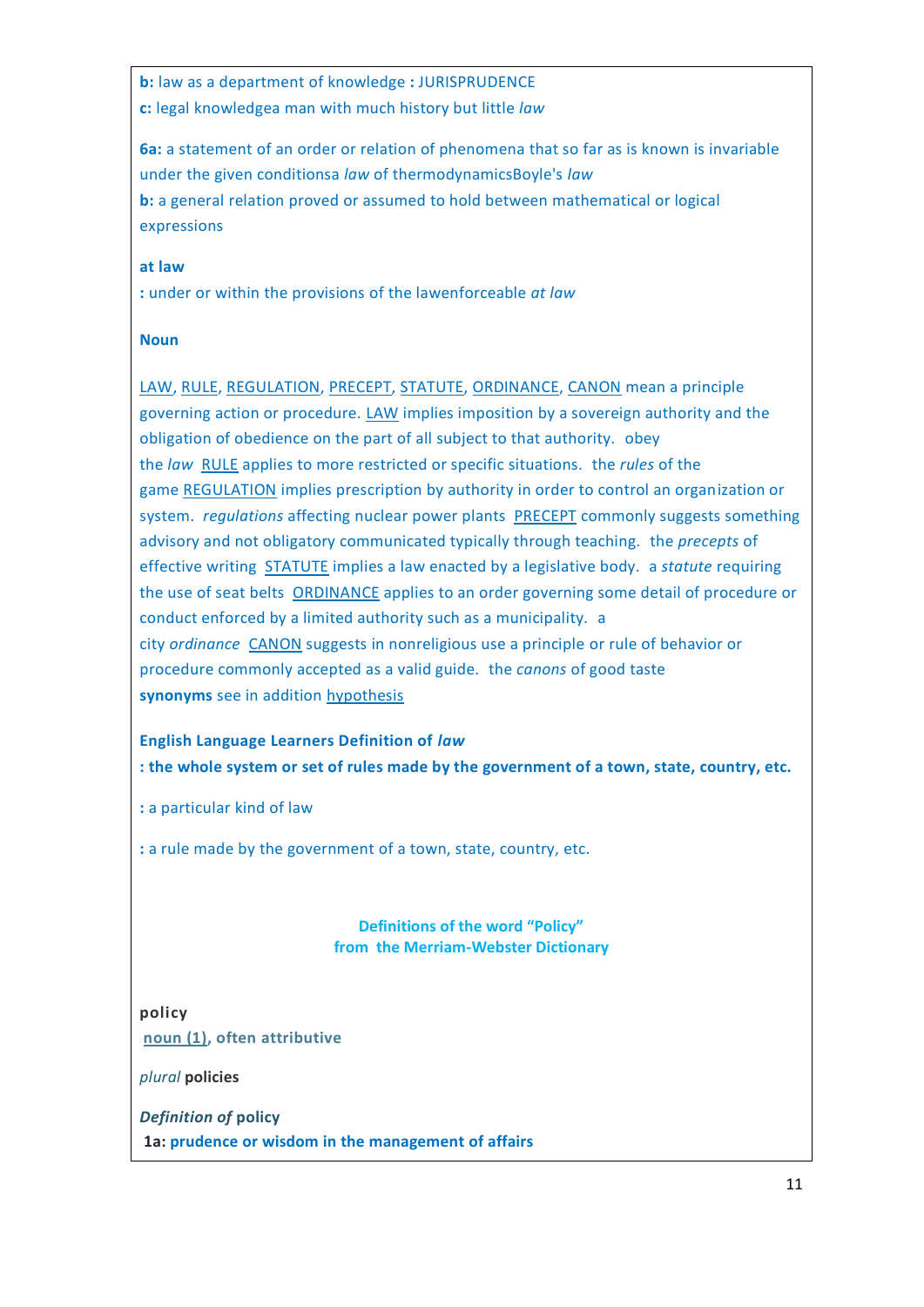**b:** management or procedure based primarily on material interest

**2a:** a definite course or method of action selected from among alternatives and in light of given conditions to guide and determine present and future decisions

**b:** a high-level overall plan embracing the general goals and acceptable procedures especially of a governmental body

**policy [noun](https://www.merriam-webster.com/dictionary/noun) (2)**

*plural* **policies**

**Definition of** *policy* a writing whereby a contract of insurance is made

# **Worksheet 2 Theater Piece of "Medea" by Euripides The story of Medea**

| <b>Medea theater piece by Euripides (Theater event by the students)</b> |                                                                                                              |                                                                                                                                                                                               |  |  |
|-------------------------------------------------------------------------|--------------------------------------------------------------------------------------------------------------|-----------------------------------------------------------------------------------------------------------------------------------------------------------------------------------------------|--|--|
| <b>AEGEUS</b>                                                           | Why are your eyes so sad, your cheeks so pale?<br>Tell me truly-<br>what things have made you so<br>unhappy? | <b>Points for discussion</b>                                                                                                                                                                  |  |  |
| <b>MFDFA</b><br><b>AEGEUS</b>                                           | Jason abusing me $1 \bigcirc$ . I've done him no harm.<br>What has he done? Give me more details.            | <b>Symbols (what it means=From Medea to</b><br>the nowadays)<br>1 <sup>2</sup> Jason= The circumstances that drive<br>them away from their country. The state,<br>the political situation etc |  |  |
| <b>MEDEA</b>                                                            | He' drives me away from my home, from the<br>country I leave so far.                                         | <b>The gods=</b> the rules, the laws and the<br>principals of a country, civilization or<br>people.                                                                                           |  |  |
| <b>AEGEUS</b>                                                           | Then, lady, it's quite understandable<br>why you're in such distress.                                        |                                                                                                                                                                                               |  |  |
| <b>MFDFA</b>                                                            | I'm done for, finished.                                                                                      | 2 <sup>0</sup> What are the reasons people are                                                                                                                                                |  |  |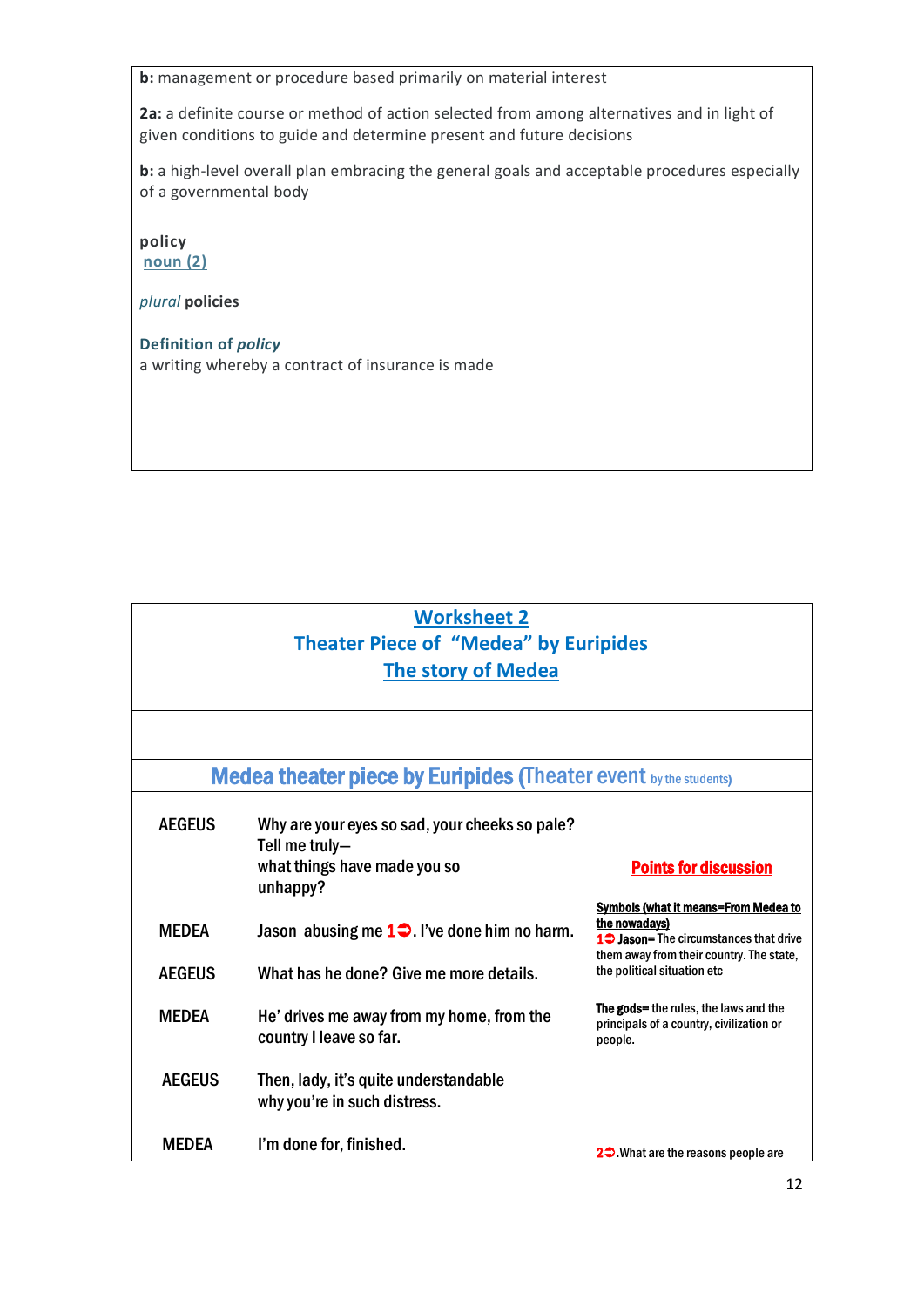|               | I'm being banished from this country $2 \bullet$ .                                                                                                                                                                                                                                                                                                                                                                      | forced out of their country?                                                                                                                                                                                                                                                                          |
|---------------|-------------------------------------------------------------------------------------------------------------------------------------------------------------------------------------------------------------------------------------------------------------------------------------------------------------------------------------------------------------------------------------------------------------------------|-------------------------------------------------------------------------------------------------------------------------------------------------------------------------------------------------------------------------------------------------------------------------------------------------------|
| <b>MEDEA</b>  | The king Creon is driving me into exile,<br>forcing me out, away from Corinth.                                                                                                                                                                                                                                                                                                                                          | 1.<br>Immigrate to<br>2.<br><b>Become a Refugee</b>                                                                                                                                                                                                                                                   |
| <b>AEGEUS</b> | I find that disgraceful                                                                                                                                                                                                                                                                                                                                                                                                 | What is the difference between them?                                                                                                                                                                                                                                                                  |
|               |                                                                                                                                                                                                                                                                                                                                                                                                                         |                                                                                                                                                                                                                                                                                                       |
| <b>MEDEA</b>  | He says not. Still, he's planning to accept it.<br>But, Aegeus, $3\blacktriangleright$ . I beg you by your beard,<br>and at your knees implore you-have pity.<br>Take pity on me in my misfortune.<br>Don't let me be exiled without a friend.<br>Accept me as a suppliant in your home,<br>your native land.<br>I beg you  And I promise that many goods<br>you will accept from me.                                   | <b>30.</b> The refugee or the immigrant is a<br>contemporary suppliant<br>What are these peoples needs and what<br>can they offer them in an organized<br>country?                                                                                                                                    |
| <b>AEGEUS</b> | Lady, I'd like to grant this favor to you,<br>for many reasons. Because of the gods that I<br>believe and respect. Here's what I'll do. If you<br>get to my country,<br>I'll treat you as a foreign guest-<br>I will respect your life and your safety. 4 <sup>2</sup> . I will<br>generously shelter and host you.<br>that's the proper thing for me to do.                                                            | 4 <sup>o</sup> . King Aegeus: Religion is his<br>civilization that makes him protect the<br>refugee, the alien.<br>5 <sup>o</sup> . Medea demands guarantees.                                                                                                                                         |
| <b>MEDEA</b>  | Promise and swear to the gods $5\degree$ .                                                                                                                                                                                                                                                                                                                                                                              | What is the guaranty in a contemporary<br>civilized country if not the Laws and the<br><b>Constituons</b>                                                                                                                                                                                             |
| <b>AEGEUS</b> | I swear and promise that I will accept you to my<br>home and protect you.                                                                                                                                                                                                                                                                                                                                               |                                                                                                                                                                                                                                                                                                       |
| <b>MEDEA</b>  | I do trust you. But the house of Pelias<br>dislikes me, and so does Creon's, too.<br>If you bind yourself to a promise now,<br>you'll not hand me over when they come,<br>seeking to remove me from your country. $6\degree$ .<br>If you use words, and don't swear by the gods,<br>you may become their friend and then comply<br>with their political demands. I'm weak,<br>and they have wealth, a king's resources. | 6 <sup>o</sup> . Medea speaks about policy and<br>politicians. She recognizes Aegeas as a<br>leader and a Leader may change a<br>political position because of profit.<br>The refugee (MEDEA) doesn't want to be<br>the epicenter of political games and<br>negotiations, and political transactions. |
| <b>AEGEUS</b> | What you've just said is very shrewd. All<br>right,<br>if it's what you want, I'm not unwilling<br>to do what you require. Your proposal<br>gives me some security. I can show<br>those hostile to you I've a good excuse.<br>And it makes your position more secure.<br>Tell me the gods that I should swear by.                                                                                                       | $7 \bigtriangledown$ When Medea praises the earth of                                                                                                                                                                                                                                                  |
| <b>MEDEA</b>  | Swear by the plain of this Earth, by Helios, $7\blacktriangleright$ .<br>my father's father, by the family of gods,                                                                                                                                                                                                                                                                                                     | the new homeland, she invokes the<br>tradition the civilization, the principals                                                                                                                                                                                                                       |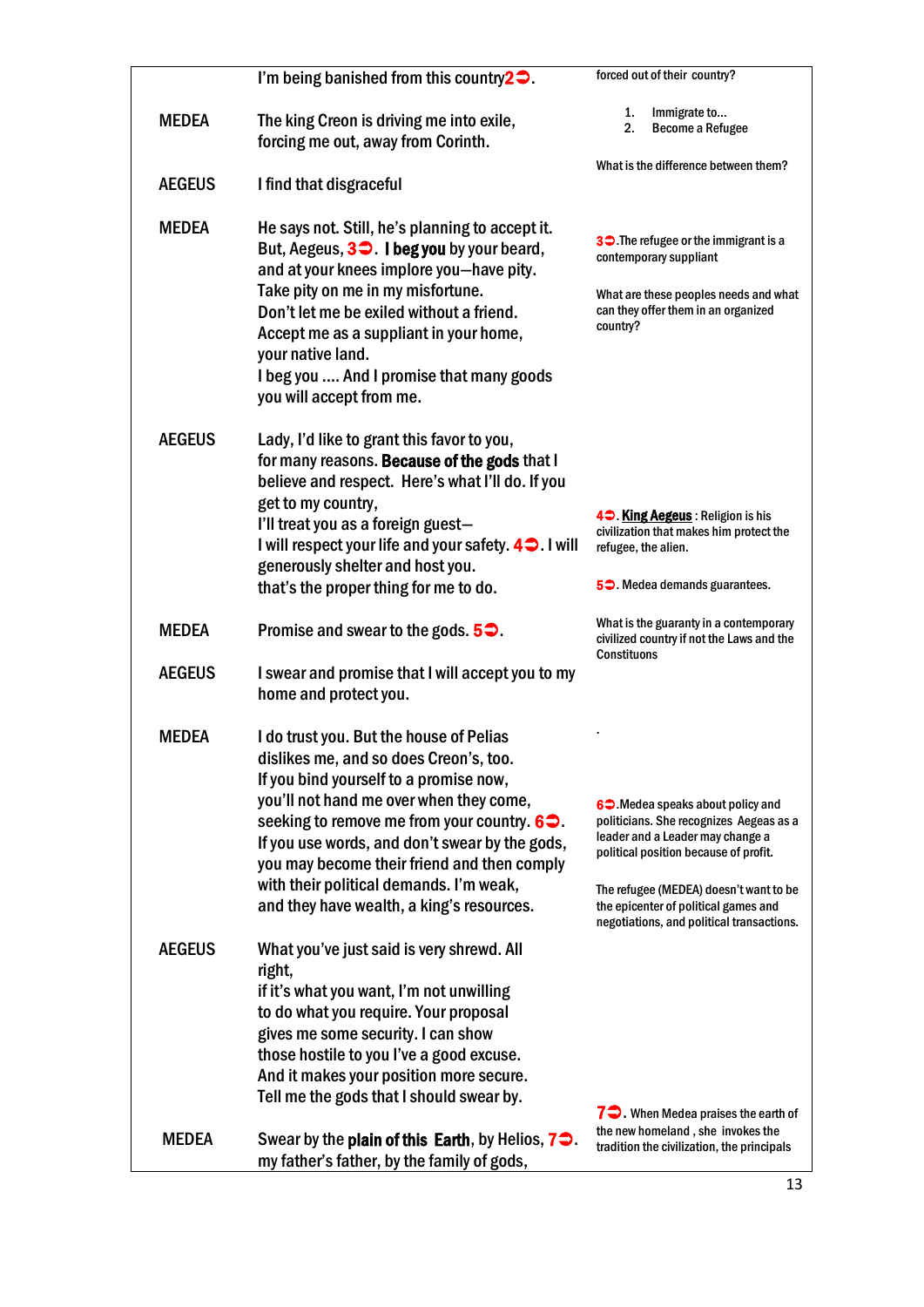|               | by all of them collectively.                                                                                                                                                   | and the laws (written and unwritten)                                                                                                                                                          |
|---------------|--------------------------------------------------------------------------------------------------------------------------------------------------------------------------------|-----------------------------------------------------------------------------------------------------------------------------------------------------------------------------------------------|
| <b>AEGEUS</b> | Tell me<br>what I must swear to do and not to do                                                                                                                               |                                                                                                                                                                                               |
| <b>MEDEA</b>  | Never to cast me out from your own country.<br>And if some enemy of mine asks $8\degree$ .<br>you<br>if he can take me off, you'll not agree,<br>not while you're still alive. | 8 <sup>2</sup> Protection and security. Asylum                                                                                                                                                |
| <b>AEGEUS</b> | To that I swear.<br>By the Earth, by Helios' sacred light,<br>by all the gods, I'll do what I've just heard.                                                                   |                                                                                                                                                                                               |
| <b>MEDEA</b>  | That's good. And if you betray this promise,<br>90.<br>what happens to you then?                                                                                               | $9\bigcirc$ We are all equal before the laws.<br>Kings and servants alike. Medea asks for<br>this equality and if the King does not<br>abide to his promises to have according<br>punishment. |
| <b>AEGEUS</b> | May I then suffer<br>the punishment that falls on profane men.                                                                                                                 |                                                                                                                                                                                               |
| <b>MFDFA</b>  | All is well. Now, go your way in peace.                                                                                                                                        |                                                                                                                                                                                               |

#### **Worksheet 3 A Summary of MEDEA by Euripides**

Euripedes' *Medea* opens in a state of conflict. Jason has abandoned his wife, Medea, along with their two children. He hopes to advance his station by remarrying with Glauce, the daughter of Creon, king of Corinth, the Greek city where the play is set. All the events of play proceed out of this initial dilemma, and the involved parties become its central characters.

Outside the royal palace, a nurse laments the events that have lead to the present crisis. After a long series of trials and adventures, which ultimately forced Jason and Medea to seek exile in Corinth, the pair had settled down and established their family, achieving a degree of fame and respectability. Jason's recent abandonment of that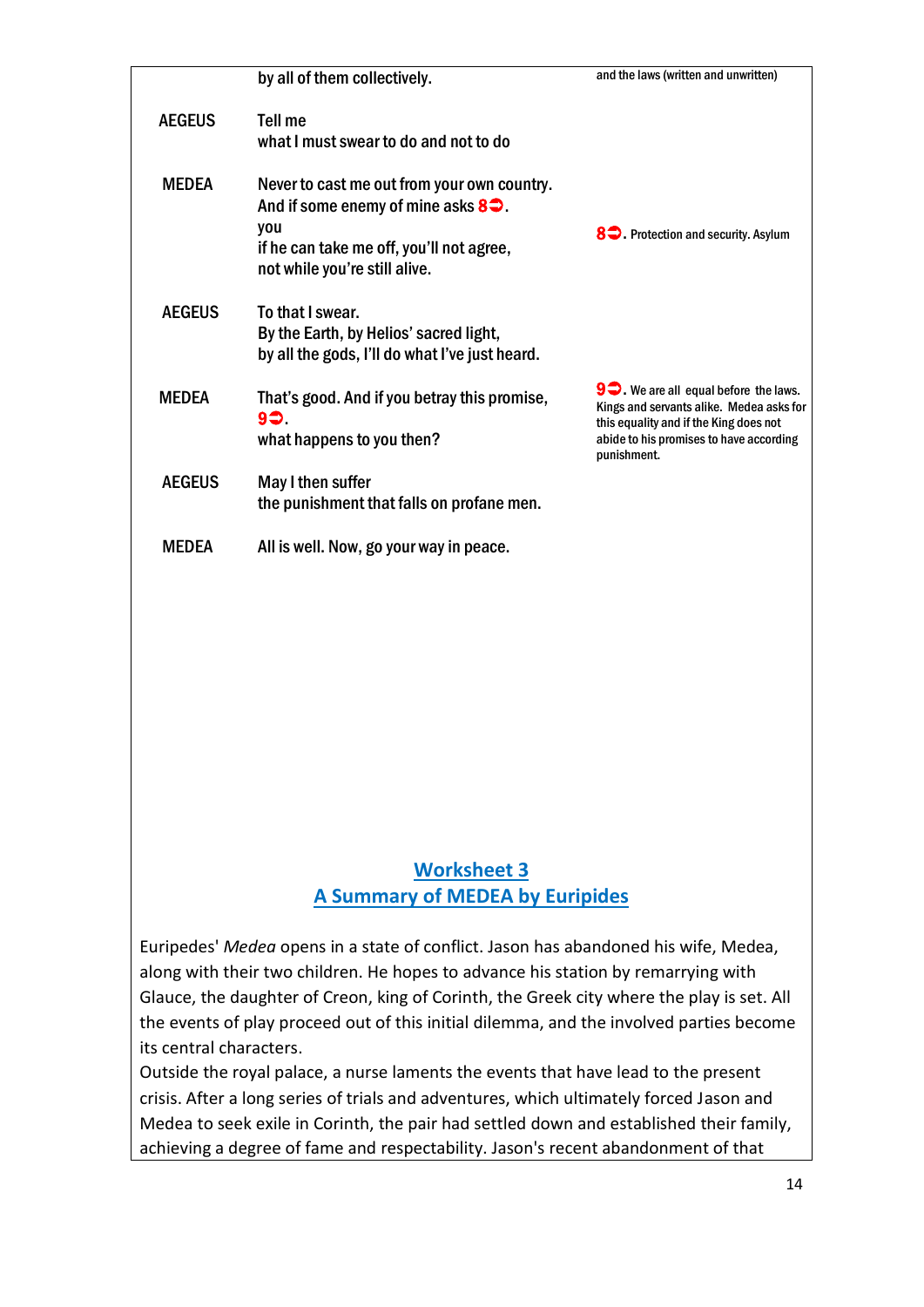family has crushed Medea emotionally, to the degree that she curses her own existence, as well as that of her two children.

Fearing a possible plot of revenge, Creon banishes Medea and her children from the city. After pleading for mercy, Medea is granted one day before she must leave, during which she plans to complete her quest for "justice"--at this stage in her thinking, the murder of Creon, Glauce, and Jason. Jason accuses Medea of overreacting. By voicing her grievances so publicly, she has endangered her life and that of their children. He claims that his decision to remarry was in everyone's best interest. Medea finds him spineless, and she refuses to accept his token offers of help.

Appearing by chance in Corinth, Aegeus, King of Athens, offers Medea sanctuary in his home city in exchange for her knowledge of certain drugs that can cure his sterility. Now guaranteed an eventual haven in Athens, Medea has cleared all obstacles to completing her revenge, a plan which grows to include the murder of her own children; the pain their loss will cause her does not outweigh the satisfaction she will feel in making Jason suffer.

For the balance of the play, Medea engages in a ruse; she pretends to sympathize with Jason (bringing him into her confidence) and offers his wife "gifts," a coronet and dress. Ostensibly, the gifts are meant to convince Glauce to ask her father to allow the children to stay in Corinth. The coronet and dress are actually poisoned, however, and their delivery causes Glauce's death. Seeing his daughter ravaged by the poison, Creon chooses to die by her side by dramatically embracing her and absorbing the poison himself.

A messenger recounts the gruesome details of these deaths, which Medea absorbs with cool attentiveness. Her earlier state of anxiety, which intensified as she struggled with the decision to commit infanticide, has now given way to an assured determination to fulfill her plans. Against the protests of the chorus, Medea murders her children and flees the scene in a dragon-pulled chariot provided by her grandfather, the Sun-God. Jason is left cursing his lot; his hope of advancing his station by abandoning Medea and marrying Glauce, the conflict which opened the play, has been annihilated, and everything he values has been lost through the deaths that conclude the tragedy.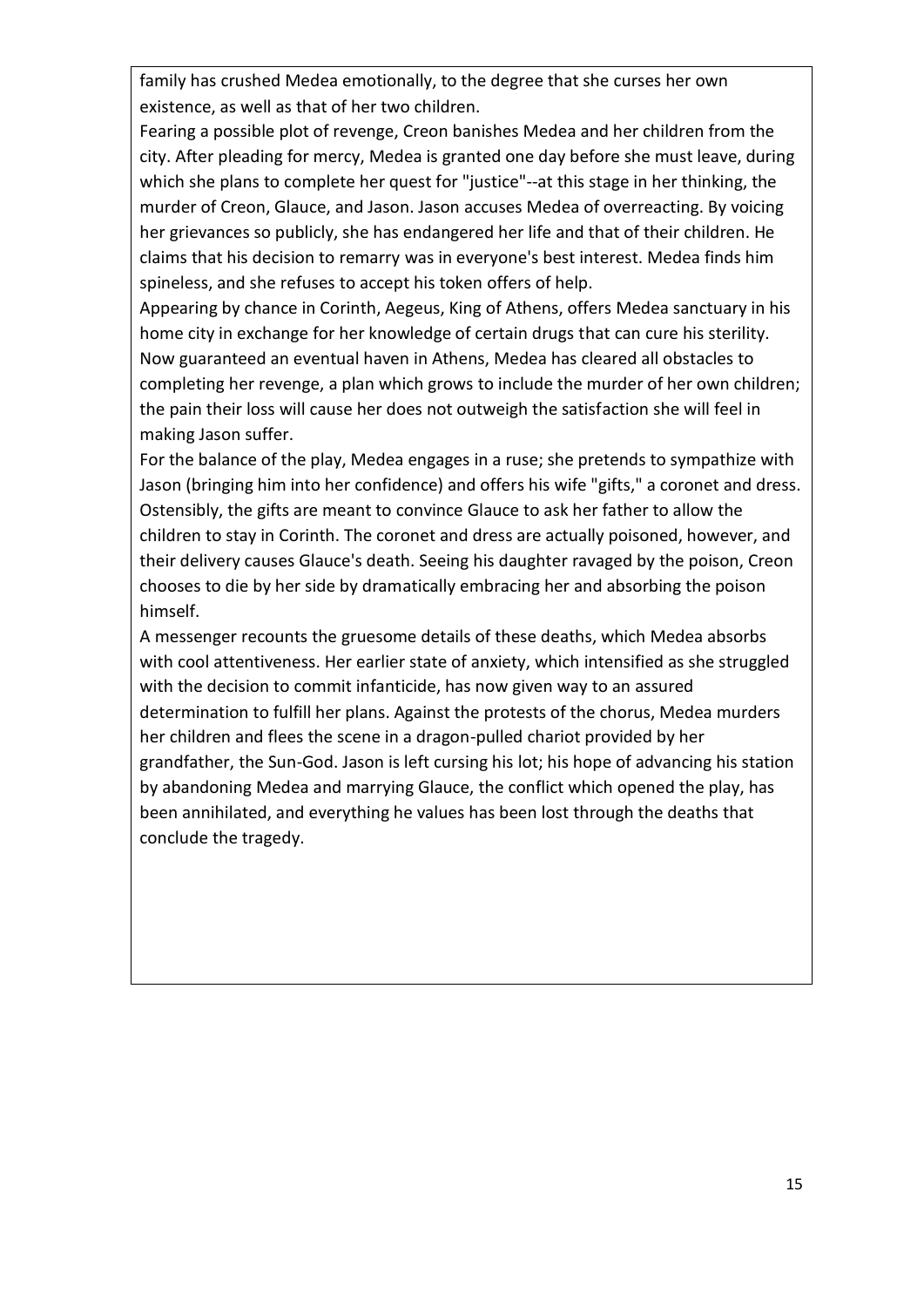# **Worksheet 4**

# **Questions for Critical Thinking based on the Dialectical Method**

• D Define the main concept: what do you think is…?

- We are the contract of the contract of the contract of the contract of the contract of the contract of There this concept / phenomenon / term is present, in your opinion, in which level, (societal) place, location, and field? How much extended is in the community and the society?
- $\bullet$  In the contract of the contract of the contract of the contract of the contract of the contract of the contract of the contract of the contract of the contract of the contract of the contract of the contract of the c In which form / kind is it present?
- We are the contract of the contract of the contract of the contract of the contract of the contract of What are its consequences at a personal, local, national, societal level?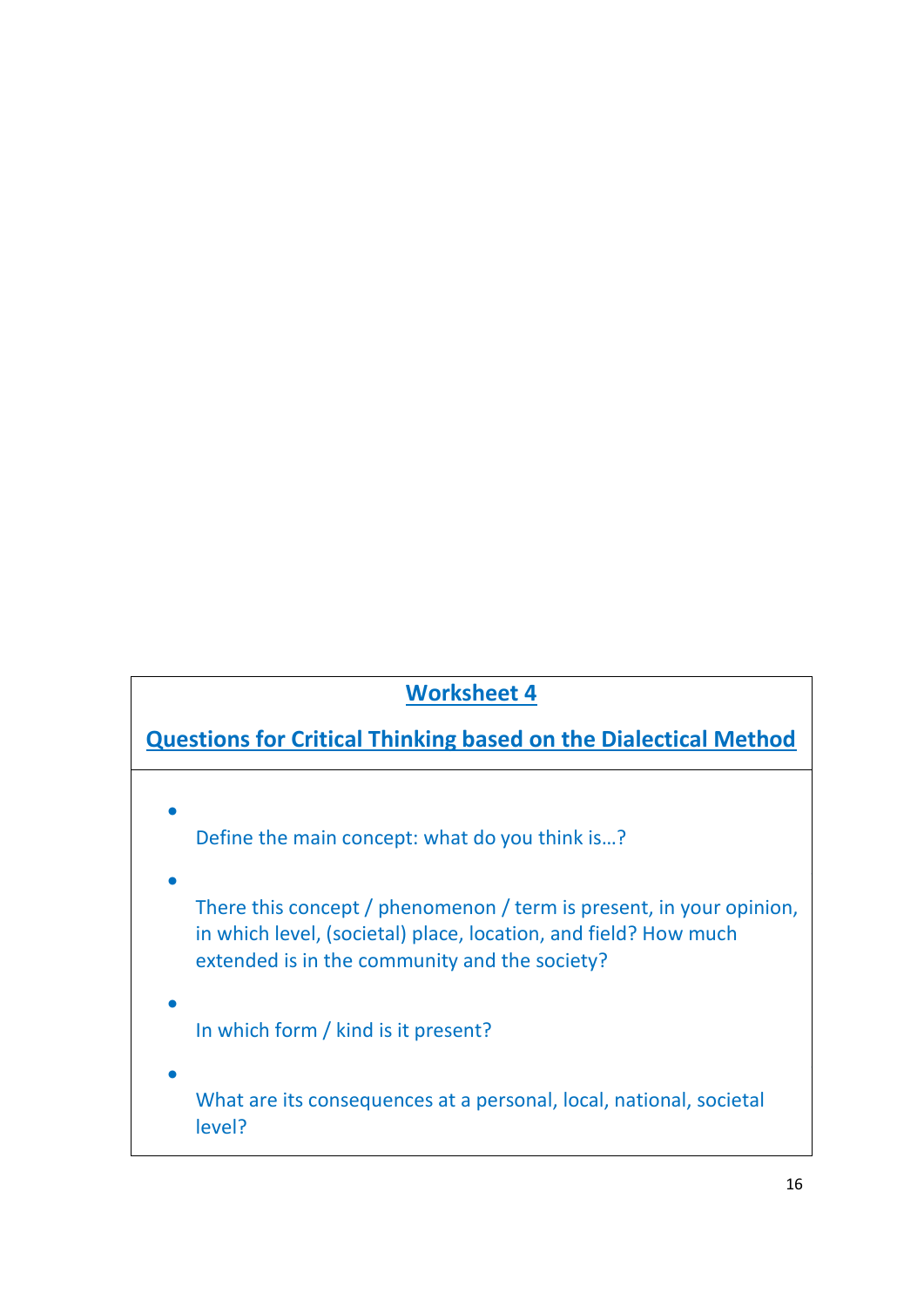$\bullet$  In the contract of the contract of the contract of the contract of the contract of the contract of the contract of the contract of the contract of the contract of the contract of the contract of the contract of the c Is there any extreme form of this problem?

- We are the contract of the contract of the contract of the contract of the contract of the contract of What kind of solutions can you propose? Short-term, mid-term, long-term solutions?
- $\bullet$  and  $\bullet$  and  $\bullet$  and  $\bullet$  and  $\bullet$  and  $\bullet$  and  $\bullet$  and  $\bullet$  and  $\bullet$  and  $\bullet$  and  $\bullet$  and  $\bullet$ Are there many solutions? Are there any permanent solutions?
- Do you believe that by making the problem public or sharing it with someone might contribute to its solution or not? Why and How?
- What evidence can you present for/against…?
- How does … contrast with …?
- How could you outline or concept map…? Explain your response with examples.
- Why is … significant? Explain your reasoning.
- What are the advantages and disadvantages of …?
- What is the point or 'big idea' of ...?
- How could you judge the accuracy of …?
- What are the differences between ... and ...?
- How is … related to …?
- Describe … from the perspective of ….
- What do you think about …? Explain your reasoning.
- When might ... be most useful and why?
- How could you create or design a new…? Explain your thinking.
- What solutions could you suggest the problem of …? Which might be most effective and why?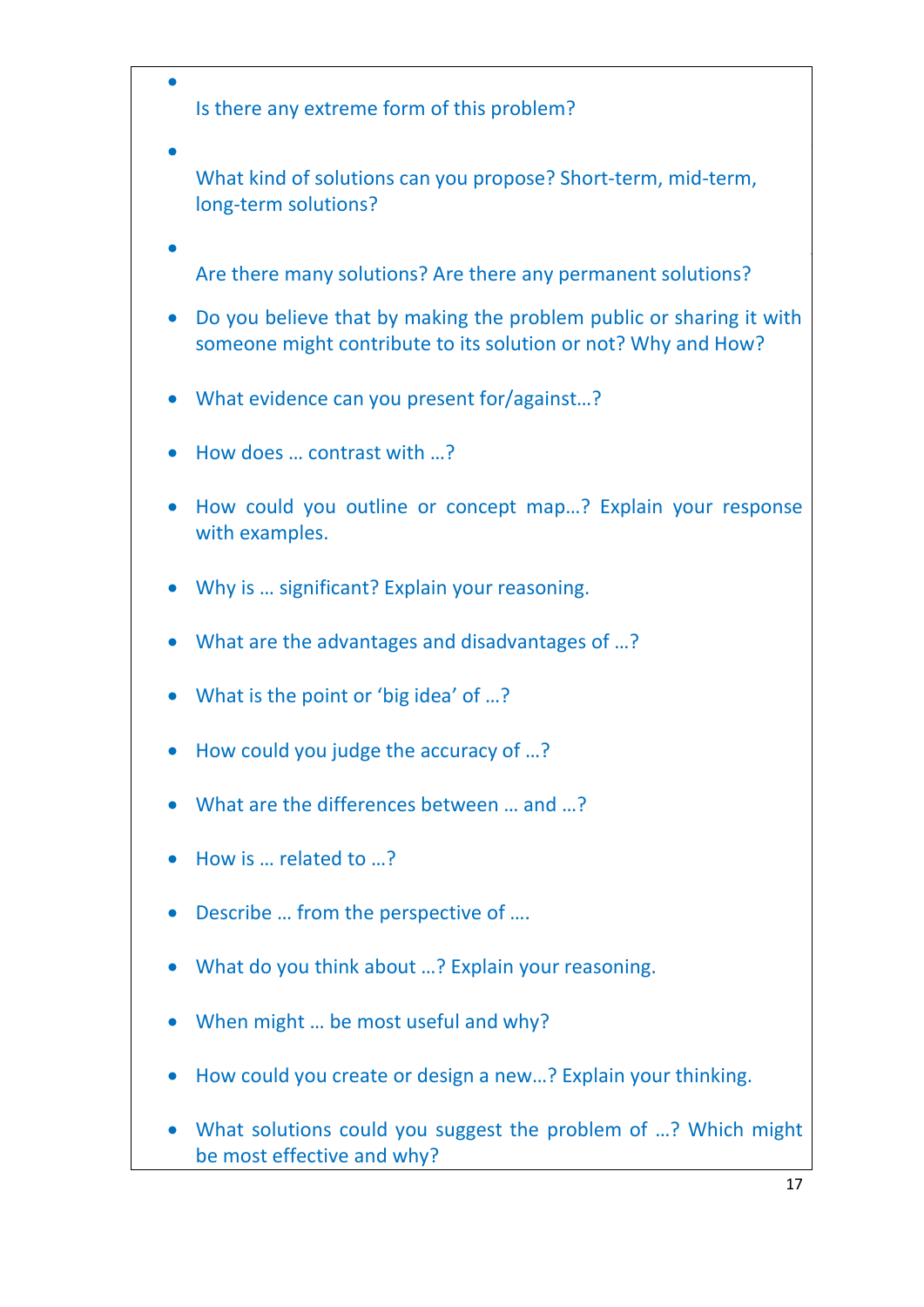- What might happen if you combined … and …?
- Do you agree that ...? Why or why not?
- What information would you need to make a decision about ...?
- How could you prioritize …?
- How is … an example of …?
- What are the most important parts or features of ...?
- Which details of … are most important and why?
- What patterns do you notice in ...?
- How could you classify … into a more/less general category?
- What makes … important?
- What criteria could you use to assess ...?
- How could … and … function together? How do they work separately and together and different ways?
- Where is … most/least …? Explain your reasoning.

## **Worksheet 5 Questions for Personalization**

• If I was/found myself in a position/ condition like this, What would I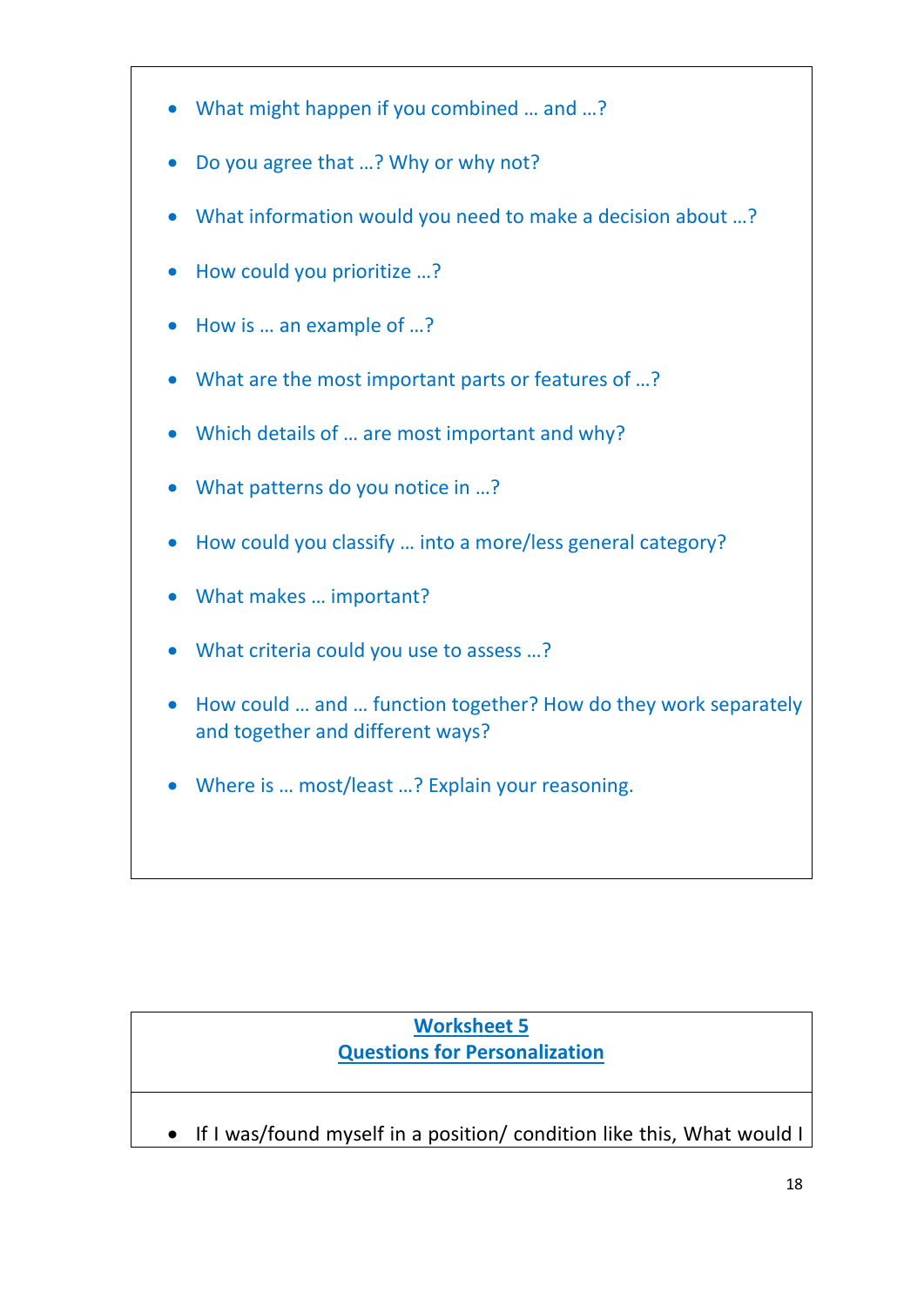- Can I possibly imagine what it feels like to leave everything in an instance to flee to another country endangering my life?
- How do I feel about this situation that people are forced to endure?
- Why do I feel like this?
- How do I feel now, after this discussion? Do I sympathize more ?
- Can I become active concerning the refugees in my country ?
- *Have I heard any similar or relevant situation near me ? Where would they need my help?*
- What can I / we do about similar situations nowadays?

## **Worksheet 6 How to Conduct a Debate**

#### **1. Introduce the topic**

All debates start with a topic, or resolution. Often, this resolution is a proposed course of action that one team will argue for and another will argue against. Choose a topic to which your students can relate and perhaps one with practical application.

#### **2. Assign the Affirmative and the Negative**

There are two sides to any debate. Naturally, one will argue for and another against the resolution. With ESL students, it is best to group your students into teams to research and argue the issue rather than expecting one student to do all the work. This way one student does not have all the pressure to perform, and the other members of the group can help with comprehension and strategy. Ideally, break your class into four groups (you will want at least three students in each group) and assign two groups to each of two resolutions. Then assign one of each pair of student groups to the affirmative. This group will argue for the issues being presented. The other two groups will be the negative and will argue against the resolutions. During the debate, the other groups will serve as the judges and decide which side presented a stronger case voting for the winners of the debate at its conclusion.

#### **3. Give Time for Research**

Your students will need time to research the issue. Not only that, they will also need additional instruction on the specific vocabulary that may be involved. Make sure all of your students understand any specialized vocabulary so the efficacy of their arguments does not depend on simple comprehension. Encourage each group to form a strategy as to who will do most of the talking during the debate though remind them that all of them are expected to participate in the research and strategy of the debate. Then, during the preparation time in anticipation of the rebuttal, your students should discuss with their teams the points the opposition made and